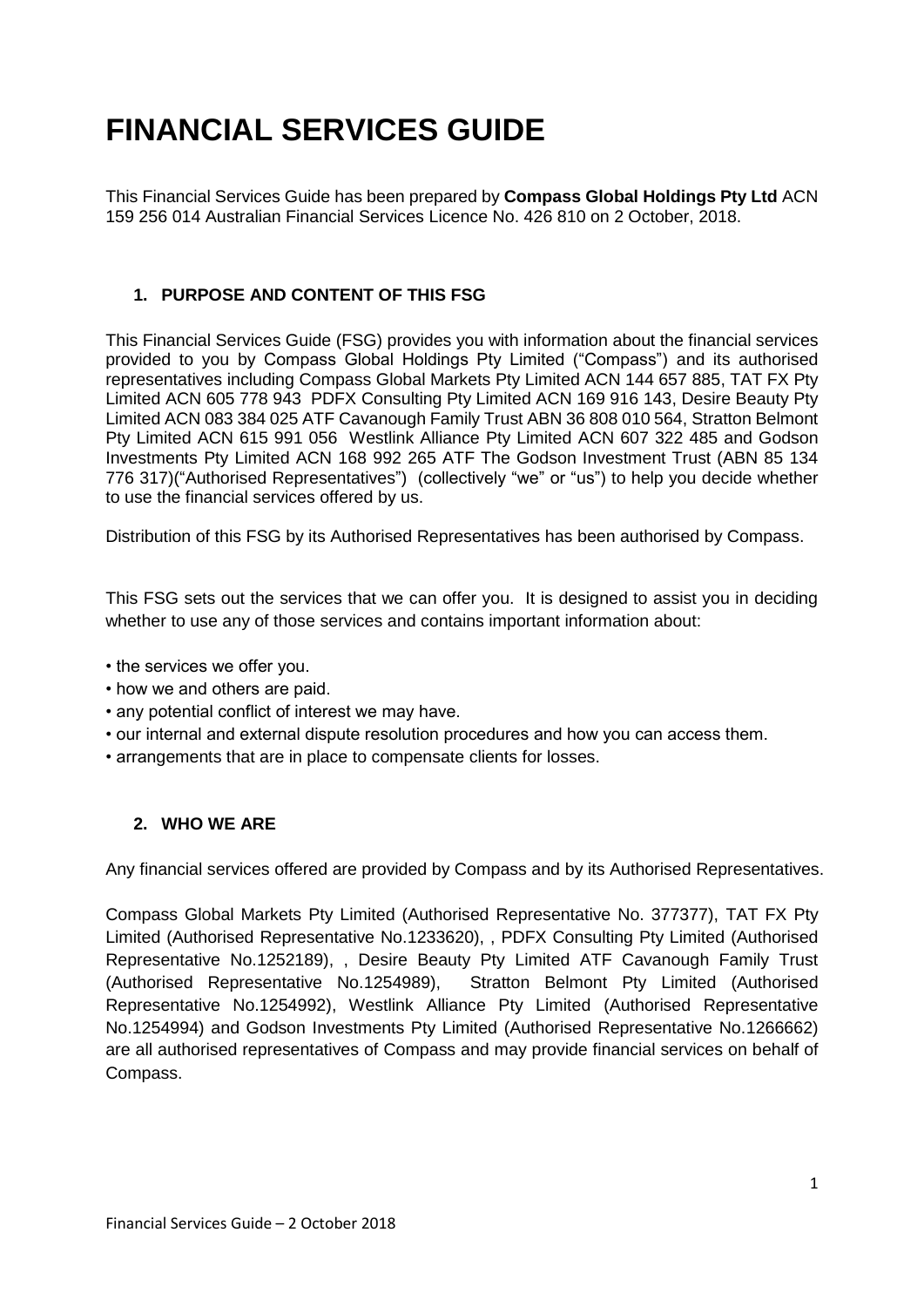#### **3. HOW TO CONTACT US**

**Compass Global Holdings Pty Limited and Compass Global Markets Pty Limited:**

Address: Suite 33, Level 3, 650 George Street Sydney NSW 2000 Telephone: (02) 9283 9792 Email: info@compassmarkets.com Website: www.compassmarkets.com

### **TAT FX Pty Limited**

| Address:   | Suite 1403, Level 14, 3 Spring Street, Sydney NSW 2000 |
|------------|--------------------------------------------------------|
| Telephone: | $(02)$ 8387 5901                                       |
| Email:     | fx@tat.capital                                         |
| Website:   | www.tatfx.com                                          |

### **PDFX Consulting Pty Limited**

| Address:   | 5 Wimbledon Grove, Eaglemont VIC 3084 |
|------------|---------------------------------------|
| Telephone: | +61 431 278 632                       |
| Email:     | patrick@compassmarkets.com            |

#### **Desire Beauty Pty Limited ATF Cavanough Family Trust**

| Address:   | 53 Tryon Road, Lindfield NSW 2070 |
|------------|-----------------------------------|
| Telephone: | +61 406 428 472                   |
| Email:     | scott@compassmarkets.com          |

## **Stratton Belmont Pty Limited**

Address: 108 Belmont Road, Mosman NSW 2088 Telephone: +61 415 066 468 Email: jim@compassmarkets.com

#### **Westlink Alliance Pty Limited**

Address: 57 Sackville Terrace, Scarborough, WA 6019 Telephone: +61 400 229 835; or +61 413 542 343 Email: james@compassmarkets.com; rhys@compassmarkets.com

#### **Godson Investments Pty Limited ATF The Godson Investment Trust**

Address; 17 Mons Street, Russell Lea, NSW 2046 Telephone: +61 421569204 Email: mark@compassmarkets.com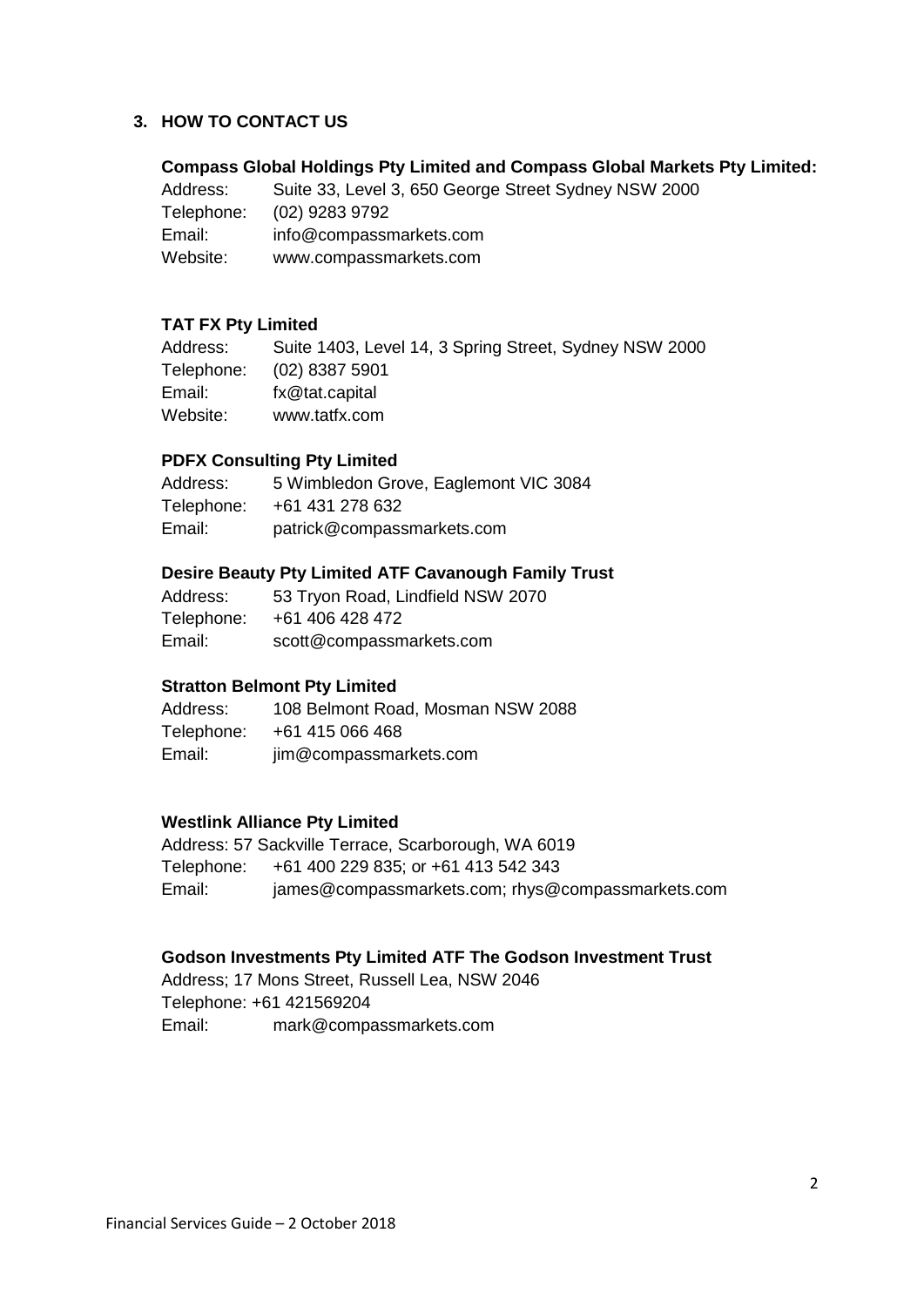## **4. OTHER DOCUMENTS YOU MAY RECEIVE**

Generally, where we arrange for the issue of a financial product to you, you will receive a Product Disclosure Statement (PDS) or other relevant disclosure documents.

The PDS contains information in relation to the features, relevant terms, benefits, risks, fees and charges associated with the financial product and should assist you in deciding whether to acquire the financial product or service.

A copy of the Product Disclosure Statement is available at www.compassmarkets.com – to access it, just click on "PDS" on the bottom of our home page.

## **5. AUTHORISED PRODUCTS AND SERVICES PROVIDED BY COMPASS AND ITS AUTHORISED REPRESENTATIVES**

Compass is authorised to:

- Provide general advice;
- Deal by issuing, applying for, acquiring or disposing of a financial product; and
- Apply for, acquire, vary or dispose of a financial product on behalf of another person;

in relation to:

- foreign exchange contracts; and
- deposit and payment products limited to non-cash payment products;

and

make a market in relation to foreign exchange contracts

to retail and wholesale clients in Australia, and

- Provide general advice;
- Deal by issuing, applying for, acquiring or disposing of a financial product; and
- Apply for, acquire, vary or dispose of a financial product on behalf of another person; and
- Make a market

in relation to:

• derivatives

to wholesale clients in Australia.

#### *We only offer derivatives to wholesale clients.*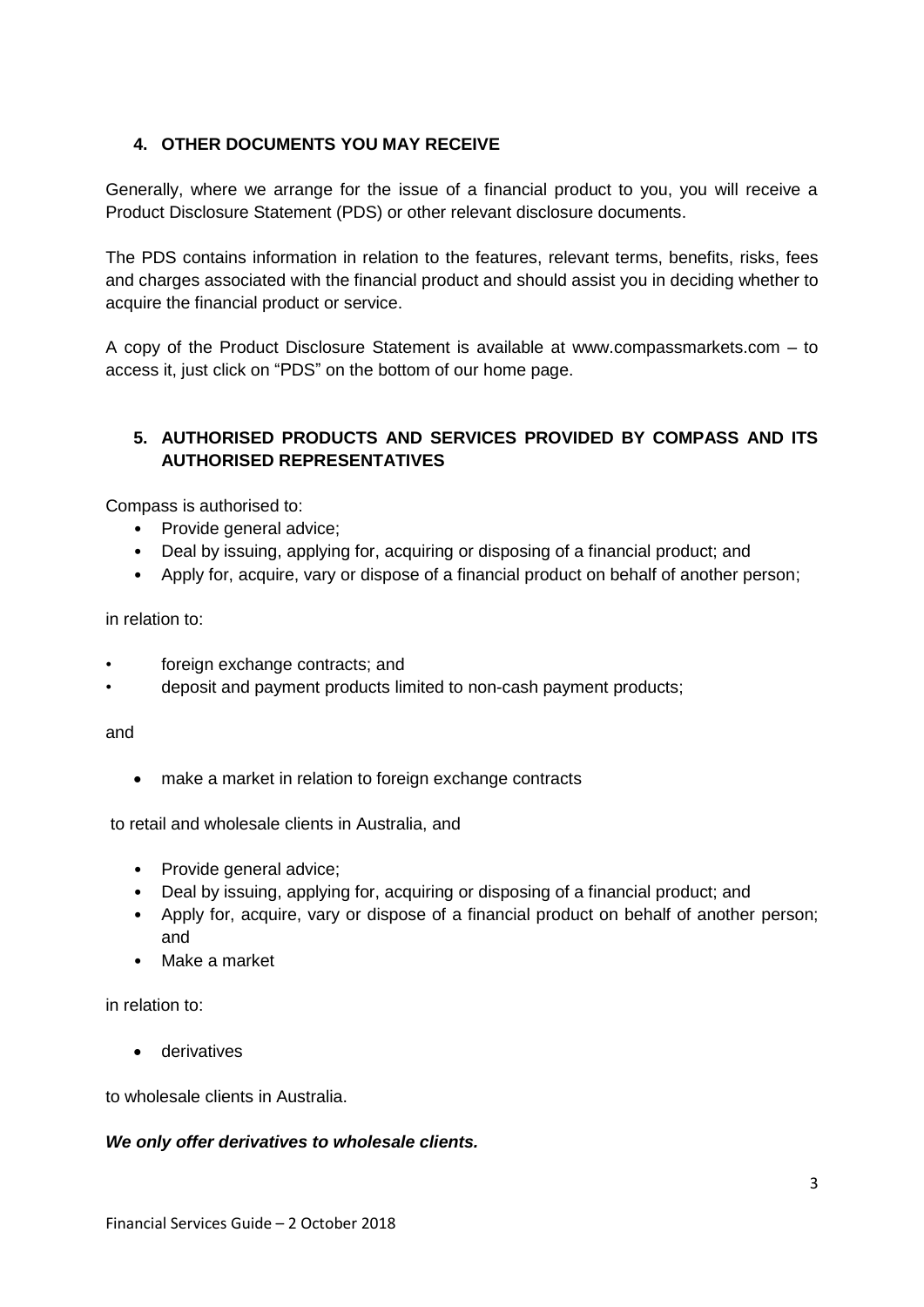#### **What Financial Services Are Provided?**

Compass specialises in providing foreign currency dealing services to both corporate and individual clients who need to buy and/or sell foreign currencies for a commercial purpose or take physical delivery of the currency purchased i.e. Compass offers its clients the facility to buy and/or sell foreign currency at pre-determined prices using 'spot' and 'forward' contracts (foreign exchange contracts).

Compass also offers wholesale clients option contracts in foreign exchange (Options). These Options are derivatives (i.e. the price is derived or based on an underlying foreign currency) and they give the buyer of the contract the right (but not the obligation) to buy or sell a currency at a pre-agreed exchange rate on a predetermined date in the future. For further information about this product, please refer to our PDS. Compass only allows its wholesale clients to purchase Option contracts to enable them to protect against their currency risk.

#### **How do we manage conflicts of interest?**

Compass and/or its employees may, from time to time, have an interest in the financial products discussed or contained in its reports or products. We understand the importance of managing any possible conflicts of interest and, in that regard, Compass enforces strict controls on employee/representative trading prior to, during and after the issue of any general advice subject to internal company policies.

## **6. THE NATURE OF THE ADVICE PROVIDED BY US**

Please note that all our publications, reports and other information and/or advice provided to you contain **general advice** only. We do not provide personal advice under any circumstances.

**General advice** means that the advice has been prepared without taking into account your particular objectives, financial situation or needs. When utilising general advice and information provided by us, you should consider the appropriateness of the advice in light of your own objectives, financial situation or needs and you must obtain independent financial, legal, taxation and/or other professional advice, to ensure you fully understand the nature and risks of our products and services before making any financial investment decision.

We provide general advice through our research and reports available as newsletters or as published on our website.

Our research analysts are highly experienced and committed to providing you with quality and up-to-date research based on technical and fundamental analysis. However, the analysis will only be as current as the market data analysed and Compass does not guarantee the performance of any financial product discussed in the general advice that may be provided to you.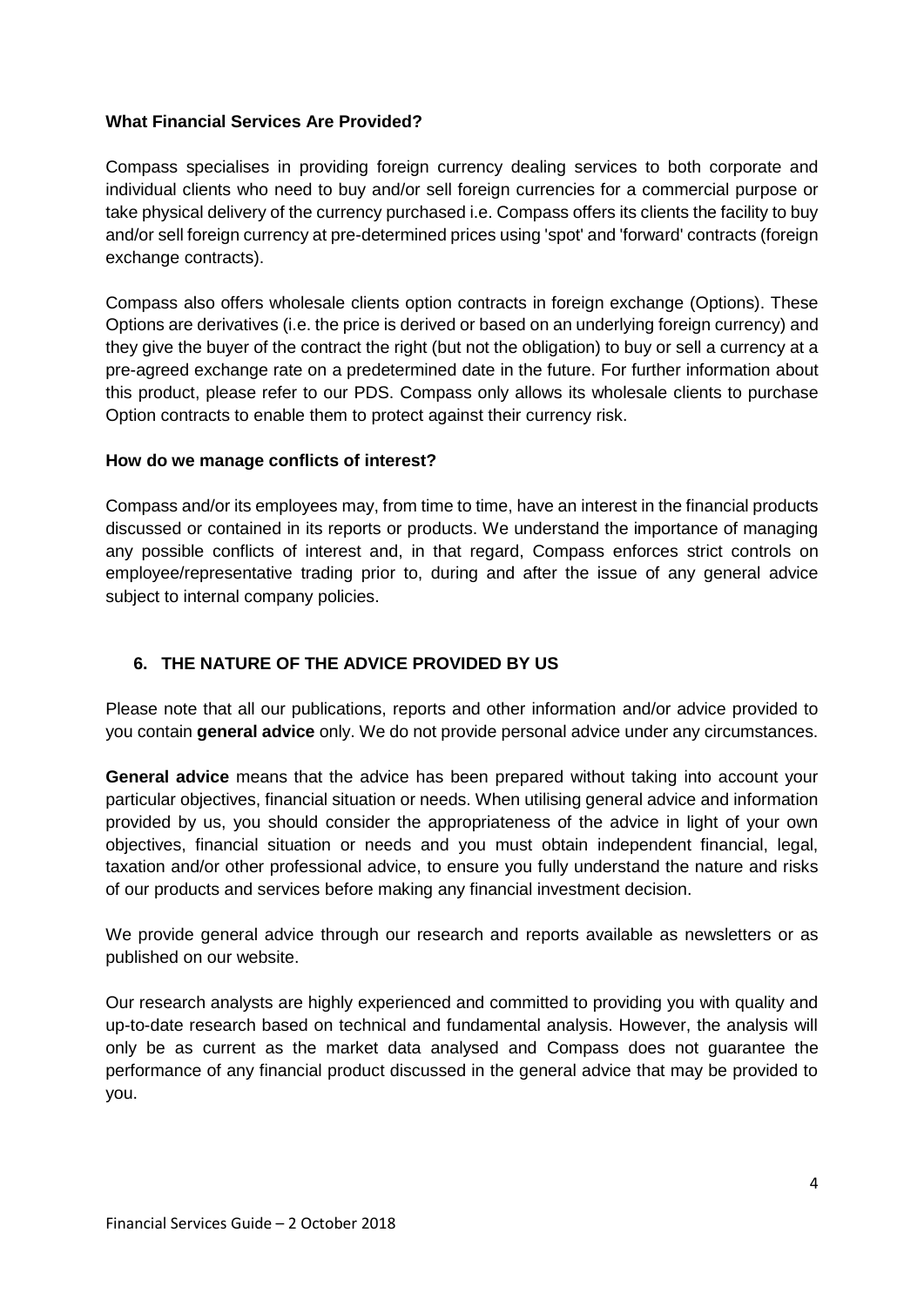All information and advice that we provide to you will only be general advice. This may include information about the financial products, services and markets offered by a third-party. Any discussion you have with us in relation to any products should only be regarded as general advice and will not take into account your objectives, financial situation or needs. Further any discussion about our views or those of our employees or representatives of current or future market conditions or prospects for a particular financial product or products *should not be regarded as personal advice and has not been prepared by taking into account your objectives, financial situation or needs.*

## **7. HOW CAN YOU GIVE US INSTRUCTIONS?**

We accept order instructions in any of the following ways:

- telephone;
- in writing (including email or electronically where agreed); or
- through the Compass online trading platform (this is not available for Options).

## **8. WHO IS RESPONSIBLE FOR THE FINANCIAL SERVICES PROVIDED?**

Compass is responsible to you for the financial services provided by Compass or by a Compass representative.

### **9. WHAT REMUNERATION, COMMISSION AND BENEFITS ARE RECEIVED?**

#### **How is Compass remunerated?**

Compass' fee for foreign exchange products is built into the exchange rates quoted (buy/sell spread) when you seek to transact. Because Compass deals as principal, the exchange rate we offer you may not be the same as the rate we obtain ourselves.

The rate offered to you may depend upon a number of factors including transaction size, term of the product, our business relationship with you, the prevailing market rates and the differing interest rates applicable to the currency pair involved in the foreign exchange transaction.

The exchange rate quoted has a variable buy/sell spread which includes Compass' remuneration. Whilst we endeavour to include all fees and charges in the spread quoted, in some circumstances you may incur the following fees and charges of up to AUD \$30 in relation to a foreign exchange transaction or product:

- transaction fee
- telegraphic transfer fee
- cheque dishonour fee
- express delivery fee.

Details of all fees and costs will be disclosed to you when entering into a transaction.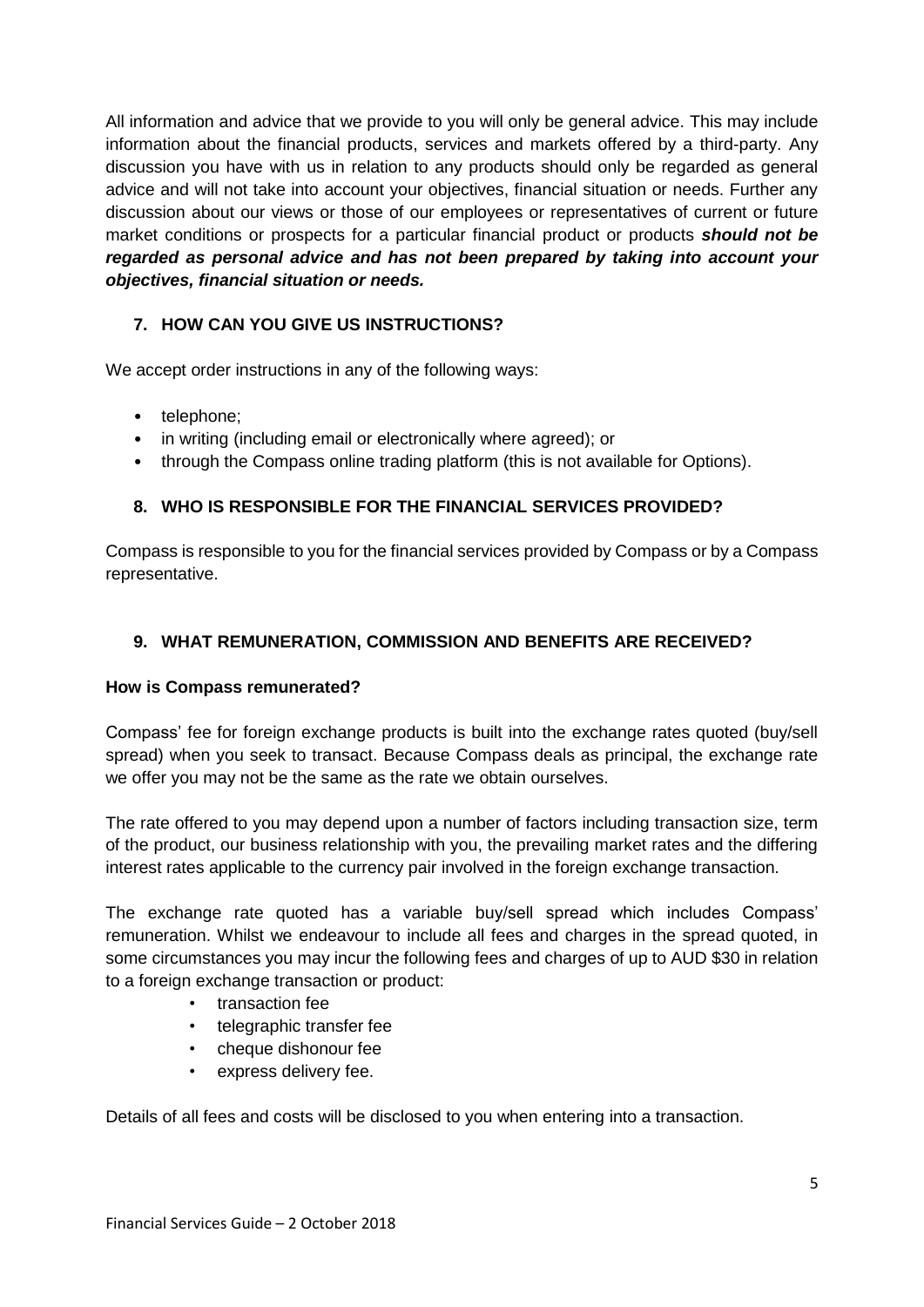You may also incur additional fees and charges from banks transmitting/receiving beneficiary funds. We do not receive advance notice of, nor will we be liable for, the imposition of such fees. As these fees and charges are beyond our control it is not possible to predict whether or not they will be incurred or determine their amount.

In regard to Options, Compass charges a fee known as the premium. The amount of the premium varies depending on the exercise price of the Option, the size of the transaction and the length of time to expiry of the Option. Please refer to the PDS for more details.

Compass may receive a fee for introducing you to a third party so that third party may provide services to you for the acquisition of financial products and services.

### **How are Compass' representatives remunerated?**

Compass' representatives receive a base salary and/or a commission based upon a percentage split of the revenue earned. Representatives may also receive benefits, such as bonuses at the discretion of senior management, having regard to standards of service to clients, feedback from them, the level of revenue they generate, the volume of referrals and reaching a range of personal performance targets.

## **10. OUR RELATIONSHIPS WITH OTHERS**

Compass does not have any relationships or associations which might influence us, other than parent – subsidiary relationships, in providing you with our primary services of buying or selling foreign currencies, entering into foreign exchange contracts and selling Options.

We may pay, in accordance with the Corporations Act, referral fees in relation to clients referred by others to Compass.

Compass has a policy for managing, avoiding and disclosing relevant conflicts of interests.

## **11. DO WE HAVE COMPENSATION ARRANGEMENTS IN PLACE?**

Compass is covered by a professional indemnity insurance policy ("PI policy") which satisfies the requirements of section 912B of the Corporations Act 2001 (Cth.). Subject to its terms and conditions, the PI policy covers certain clients for loss or damage suffered as a result of breaches of the obligations of Compass and its employees and representatives.

Subject to its terms and conditions, the PI Policy also covers certain breaches by the employees and representatives engaged by Compass at the relevant time.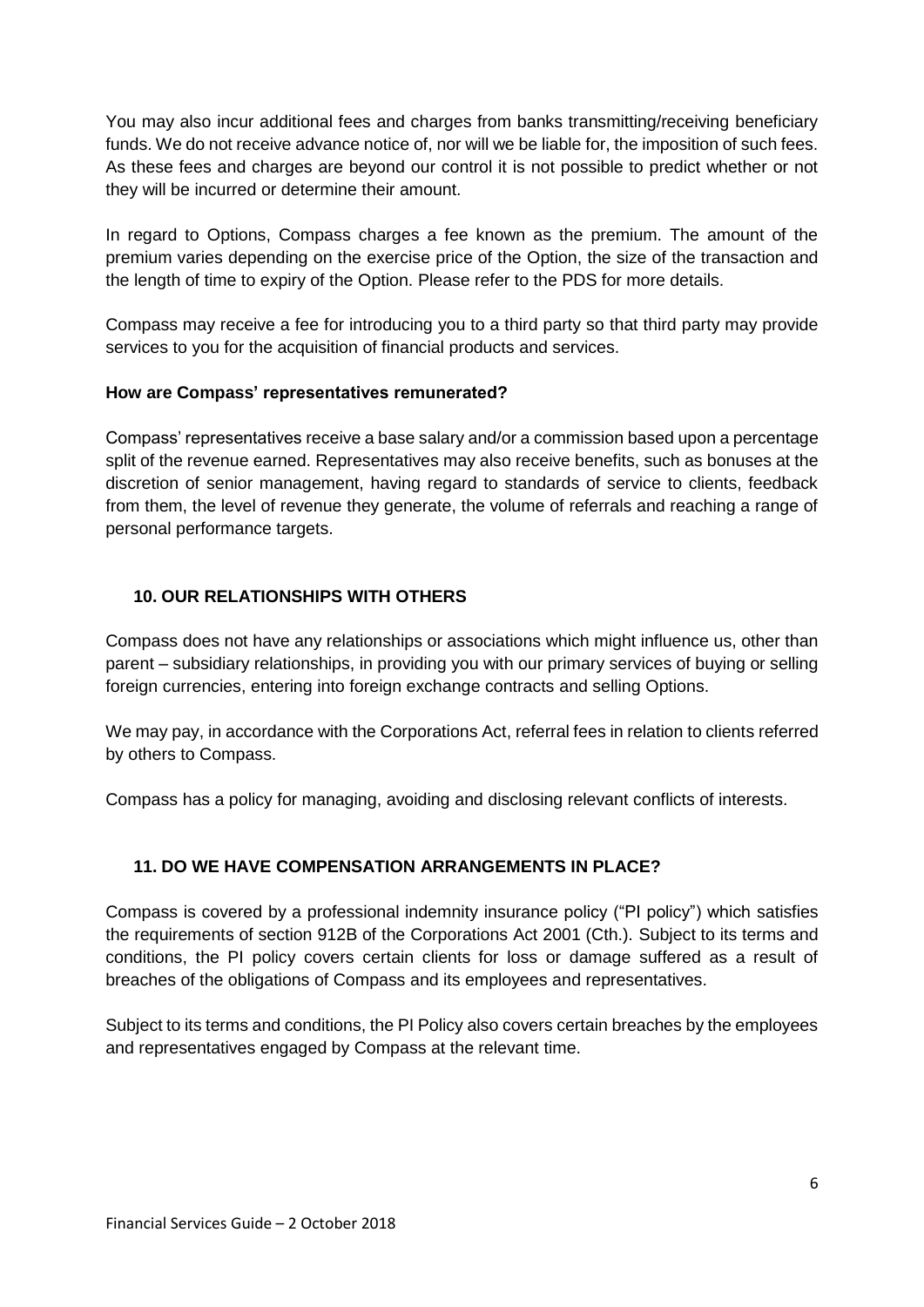## **12. IF YOU HAVE A COMPLAINT, HOW WILL IT BE DEALT WITH?**

We want to know about any problems you may have with the services Compass or any of our authorised representatives provide so we can take the appropriate steps to resolve them.

Compass has a formalised client complaint resolution procedure and complaints will be properly handled and investigated promptly. Compass will provide a final response to your complaint within 45 days of receipt, unless it advises you that more time is required due to the nature of your complaint or some other reasonable consideration.

If you wish to make a complaint or discuss a complaint complete the feedback form available on our website or please contact us as set out below:

| Attention:      | Andrew Su, Chief Executive Officer, Compass Global Holdings Pty Ltd |
|-----------------|---------------------------------------------------------------------|
| Postal Address: | Suite 33, Level 3, 650 George Street, Sydney NSW 2000               |
| Telephone:      | (02) 9283 9792                                                      |
| Email:          | complaints@compassmarkets.com                                       |

If, despite our best efforts, you should feel dissatisfied with the outcome, you can lodge a complaint with:

• the Financial Ombudsman Service (FOS) **if lodged before 1 November 2018**

Online: www.fos.org.au Email: info@fos.org.au Phone: 1 800 367 287 (free call) Mail: Financial Ombudsman Service, GPO BOX 3, Melbourne VIC 3001

• the Australian Financial Complaints Authority (AFCA) **if lodged after 1 November 2018**. You may contact the AFCA as follows:

Online: www.afca.org.au Email: info@afca.org.au Phone: 1 800 931 678 (free call)

Mail: Australian Financial Complaints Authority GPO BOX 3, Melbourne VIC 3001

Time limits may apply to complain to FOS or AFCA and so you should act promptly or otherwise consult the FOS and AFCA websites to find out if or when the time limit relevant to your circumstances expires.

If you are still dissatisfied with the outcome, you can also contact the Australian Securities and Investments Commission (ASIC) on +61 3 5177 3988 or 1300 300 630. The 1 300 number is a Freecall Infoline and is another method that you may use to make a complaint and obtain information about your rights.